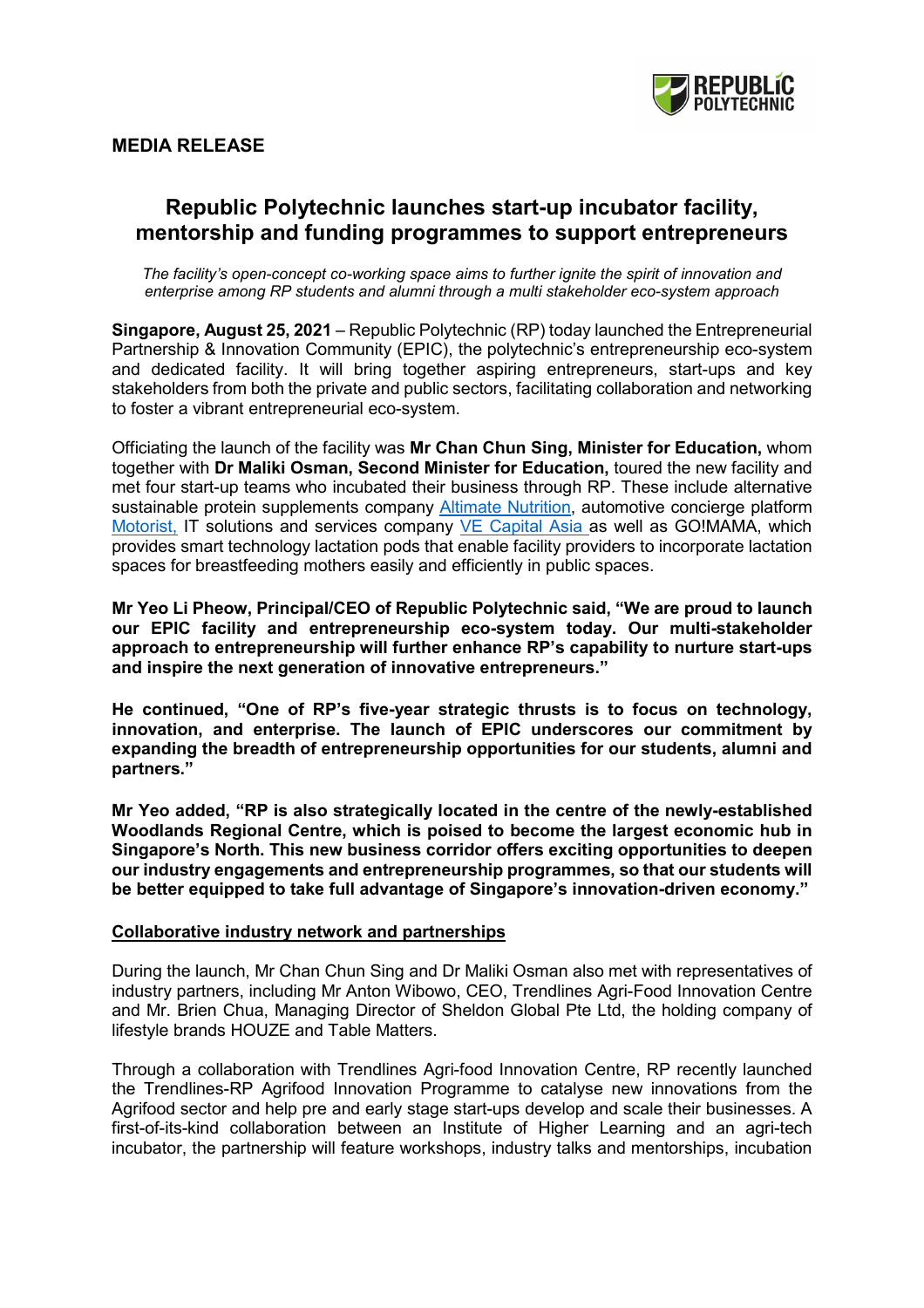

facilities, research expertise, market network and access, prototyping development as well as financing opportunities.

"It is a privilege for Trendlines to enter this strategic collaboration, as RP has a strong talent pool of budding entrepreneurs coupled with its focus in the agrifood sector. The right people and a supportive ecosystem are key for startups to take-off and thrive," said Mr Anton Wibowo, CEO, Trendlines Agrifood Innovation Centre Pte. Ltd. (AFIC), The Trendlines Group Ltd.

With support from industry partners and alumni start-ups such as Sheldon Global and VE Capital Asia, RP will also be enhancing the funding opportunities for start-ups on their entrepreneurial journey, providing greater opportunities for them to gain access to key markets across industries.

## **A co-working space for ideation and collaboration**

RP's EPIC is divided into three zones; Ideate@epic, Co-work@epic and Makerspace@epic.

Ideate@epic is designed to support community-building, featuring spaces for innovation and entrepreneurship activities including events, activities, talks and workshops. This space also allows start-ups to organise industry activities to promote cross-business networking and collaboration.

Co-work@epic offers flexible working spaces designed to facilitate cross collaboration opportunities through hotdesking spaces, a common pantry, formal and informal meeting spaces, video conferencing facilities and phone booths for telephone conversations. Designed based on a modern theme, this space incorporates minimalist elements, with communal areas for collaboration and discussion.

MakerSpace@epic aims to support innovation and entrepreneurship-related activities as part of RP's entrepreneurship eco-system. The facility promotes an open culture of making, building and tinkering where start-up teams can experiment and develop innovative ideas by harnessing technologies such as mechanical and digital fabrication, laser cutting, heat transfer printing, 3D printing and more.

#### **Programmes that inspire an entrepreneurial spirit and nurture start-ups**

RP encourages entrepreneurship and nurtures start-ups through a range of curricular and cocurricular activities, as well as entrepreneurship internship programmes for students and alumni. Please refer to the Appendix for a list of such programmes*.*

Success stories of RP start-ups include Software as a Service (SaaS) platform [CombineSell,](https://www.combinesell.com/) which was later acquired by e-commerce firm Shopmatic.

- End -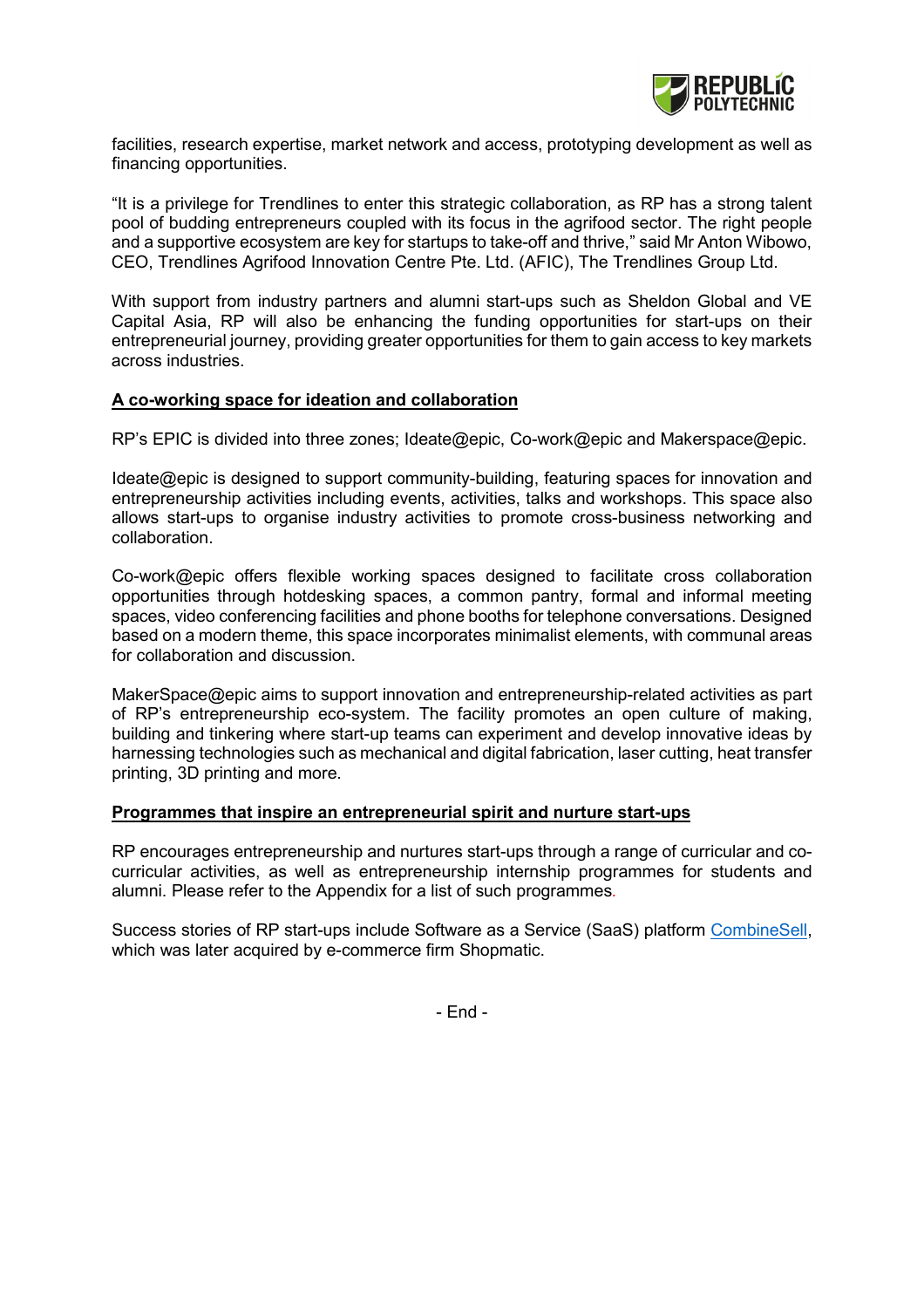

#### **Media release issued by:**

**Republic Polytechnic Office of Corporate Communications**  Patrick Seng / Julian Soh +65 9767 6701 / +65 9018 0719 patrick\_seng@rp.edu.sg / julian\_soh@rp.edu.sg

## **About Republic Polytechnic**

The first educational institution in Singapore to leverage the Problem-based Learning approach for all its diploma programmes, Republic Polytechnic (RP) has seven schools and one academic centre offering 37 full-time diplomas in Applied Science, Engineering, Management and Communication, Hospitality, Infocomm, Sports, Health & Leisure, and Technology for the Arts.

RP is committed to nurturing professionals with strong problem-solving capabilities through an innovative and entrepreneurial learning environment, based on a holistic and industryrelevant curriculum. RP's Academy for Continuing Education also offers a comprehensive suite of lifelong learning programmes to provide adult learners with skills upgrading opportunities. For more information, visit [http://www.rp.edu.sg.](http://www.rp.edu.sg/)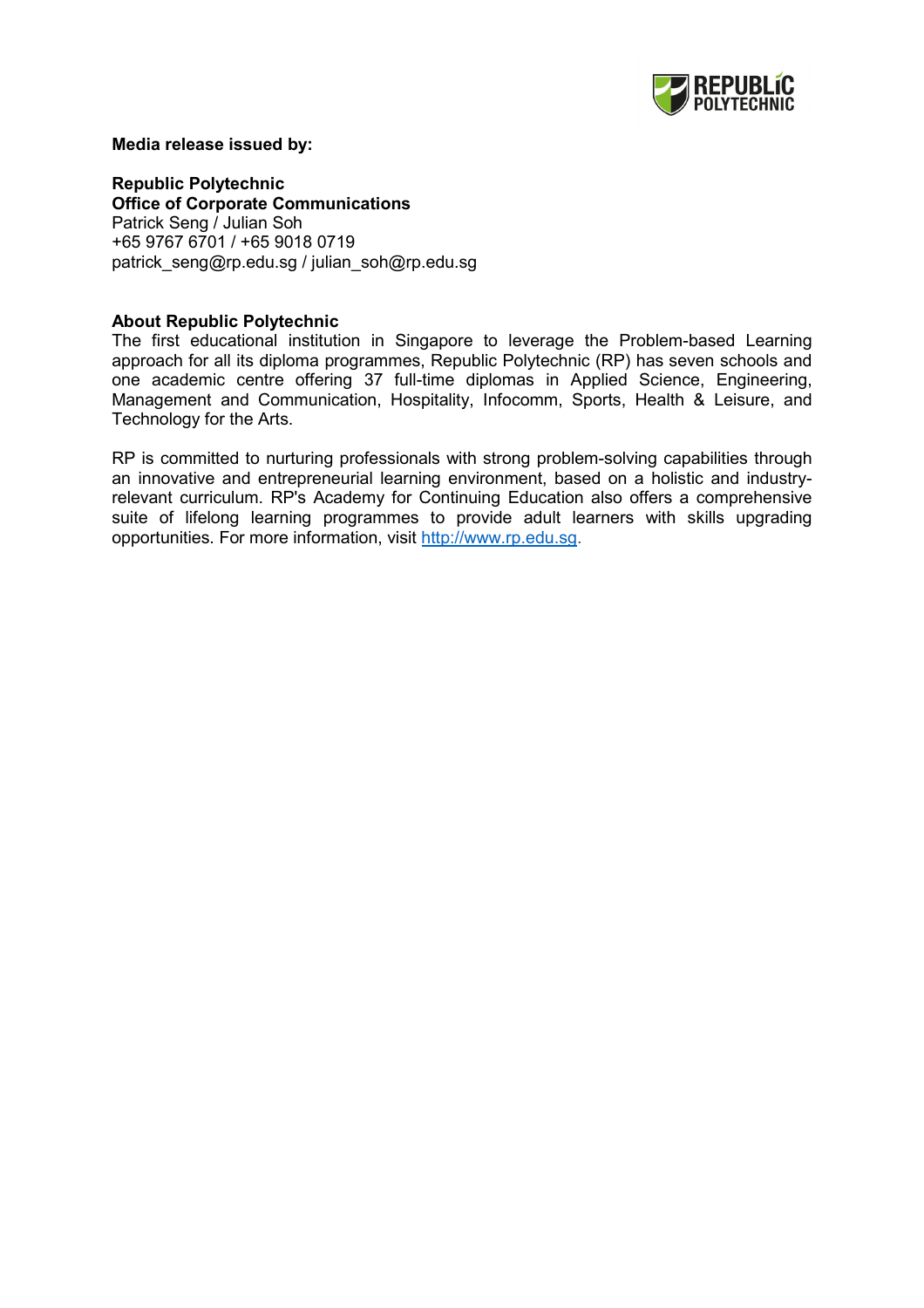

# **Appendix**

RP encourages entrepreneurship and nurtures start-ups through a range of curricular and cocurricular activities, as well as entrepreneurship internship programmes for students and alumni as highlighted below.

**Pre-Employment Training modules** *(includes modules common to RP students and optional specialised modules)*

**G121 Innovation and Practice** module equips students with the mindset to challenge assumptions and apply innovation tools to deconstruct systems as they explore the creative process of ideation, and obtain validation for their ideas.

**B101 Entrepreneurship module** introduces students to the fundamentals of entrepreneurship from generating and evaluating various business ideas to other key topics such as marketing, sales as well as the finance and legal aspects of setting up a business.

**Global Entrepreneurial Internship Programme (GEIP)** is an optional overseas internship programme that can go towards the completion of the X931 Industry Immersion Programme. It nurtures young entrepreneurs and innovators in different start-up hubs in the world through immersive exposure to entrepreneurship and innovation activities.

**X932 Entrepreneurial Immersion Programme (EIP)** exposes students to the first-hand experience of setting up their own business as part of internship. The Programme enables students to hone valuable entrepreneurial skills including ideation, experimentation, concept validation, customer identification, networking, company formation, and self-reliance.

**X934 Corporate Innovation Immersion Programme (CIIP)** is an in-house internship programme that allows RP students a first-hand experience of the work environment through curated innovation projects.

# **Continuing Education and Training programmes**

**Professional Certificate in Entrepreneurship** equips aspiring entrepreneurs with key skills and knowledge, such as revenue model development and business pitching, to build their start-up from the ground up.

**Corporate Hackathon Programmes** are programmes that seek to identify and develop innovation solutions meeting specific industry needs through the design thinking principles and methodology.

The **Professional Certificate in Agri-Food Tech for Start-Ups** seeks to develop the brightest business ideas and nurture aspiring start-ups in the agri-food sector. In line with Singapore's 30 by 30 vision to produce 30 percent of Singapore's nutritional needs by 2030, this certificate introduces participants to start-up opportunities in the agri-food sector and support to translate their ideas into sustainable businesses.

**The Trendlines RP Agrifood Incubation Programme** will catalyse new innovations from the Agrifood sector and support pre- and early stage start-up teams to develop sustainable and scalable business models.

The programme comprises workshop sessions that impart knowledge and skills to sharpen start-ups' value proposition and business models. Industry speakers will also be invited to share their experiences covering various topics such as customer acquisition and financing.